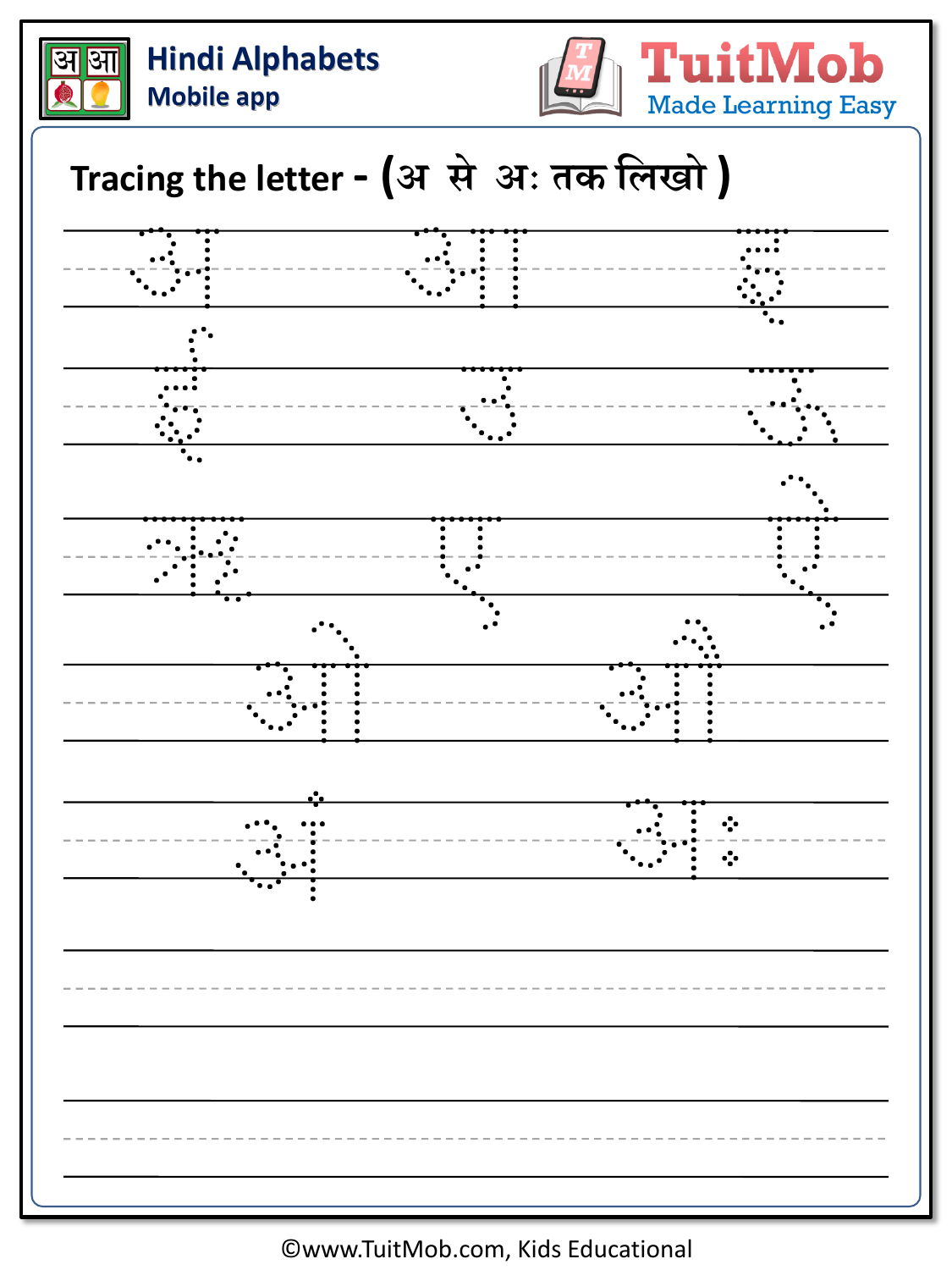



**रिक्त स्थनों की प ु लतिकिो** :

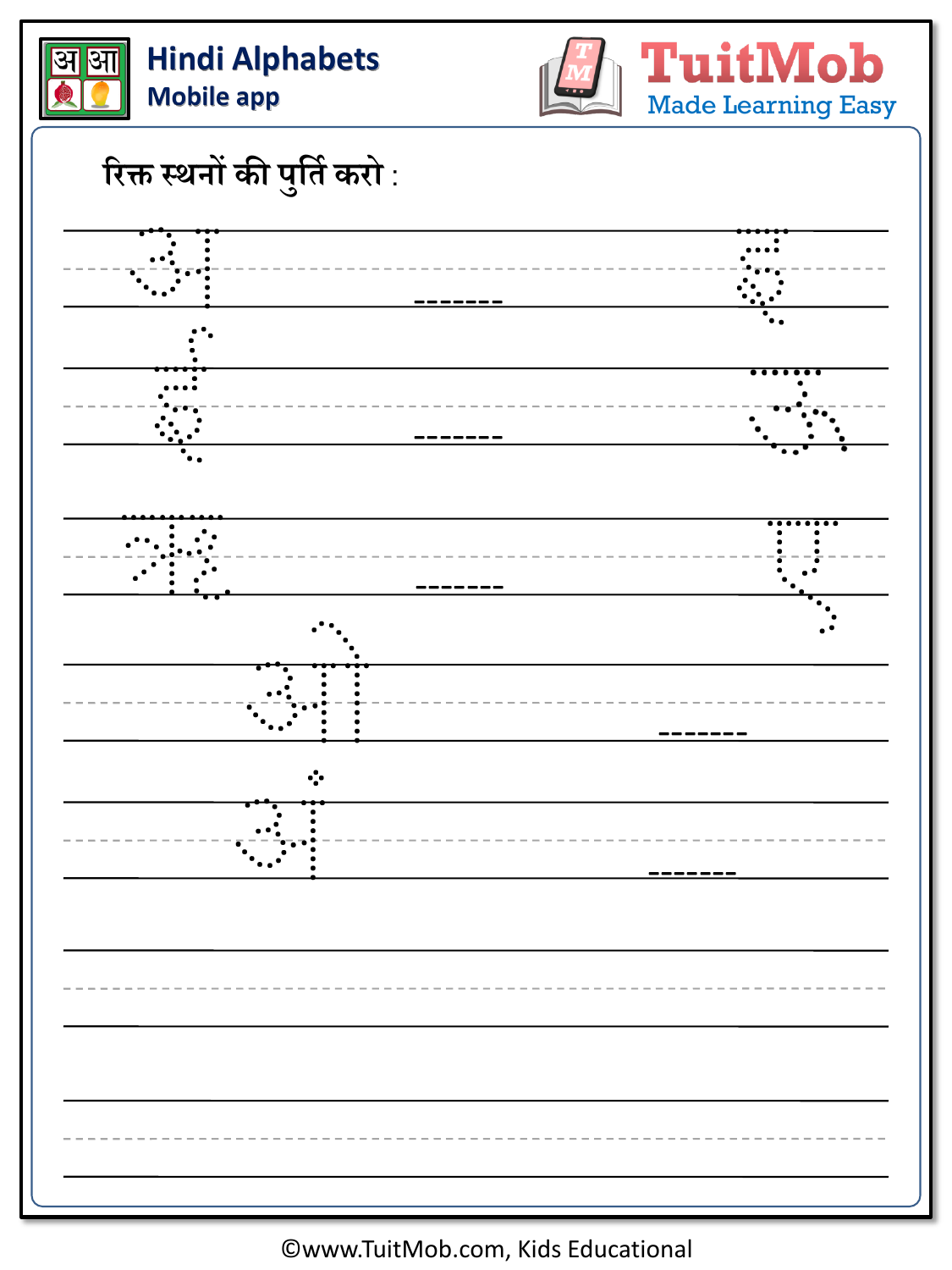

©www.TuitMob.com, Kids Educational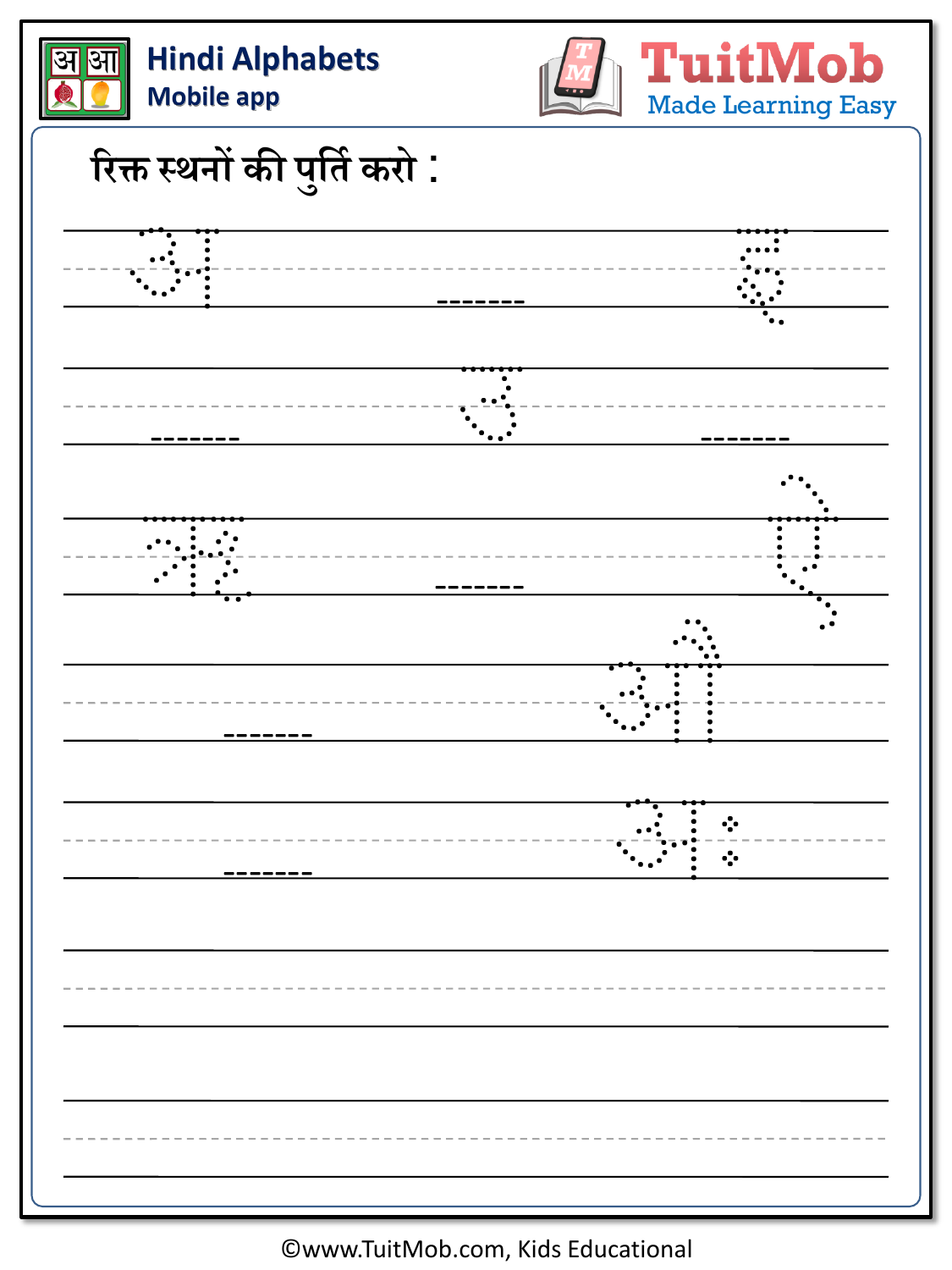| <b>Hindi Alphabets</b><br>आ<br><b>Mobile app</b> | <b>TuitMob</b><br><b>Made Learning Easy</b> |
|--------------------------------------------------|---------------------------------------------|
| अ से अ: तक क्रम लिखो:                            |                                             |
|                                                  | ला                                          |
|                                                  |                                             |
|                                                  |                                             |
|                                                  |                                             |
|                                                  |                                             |
|                                                  |                                             |
|                                                  |                                             |
|                                                  |                                             |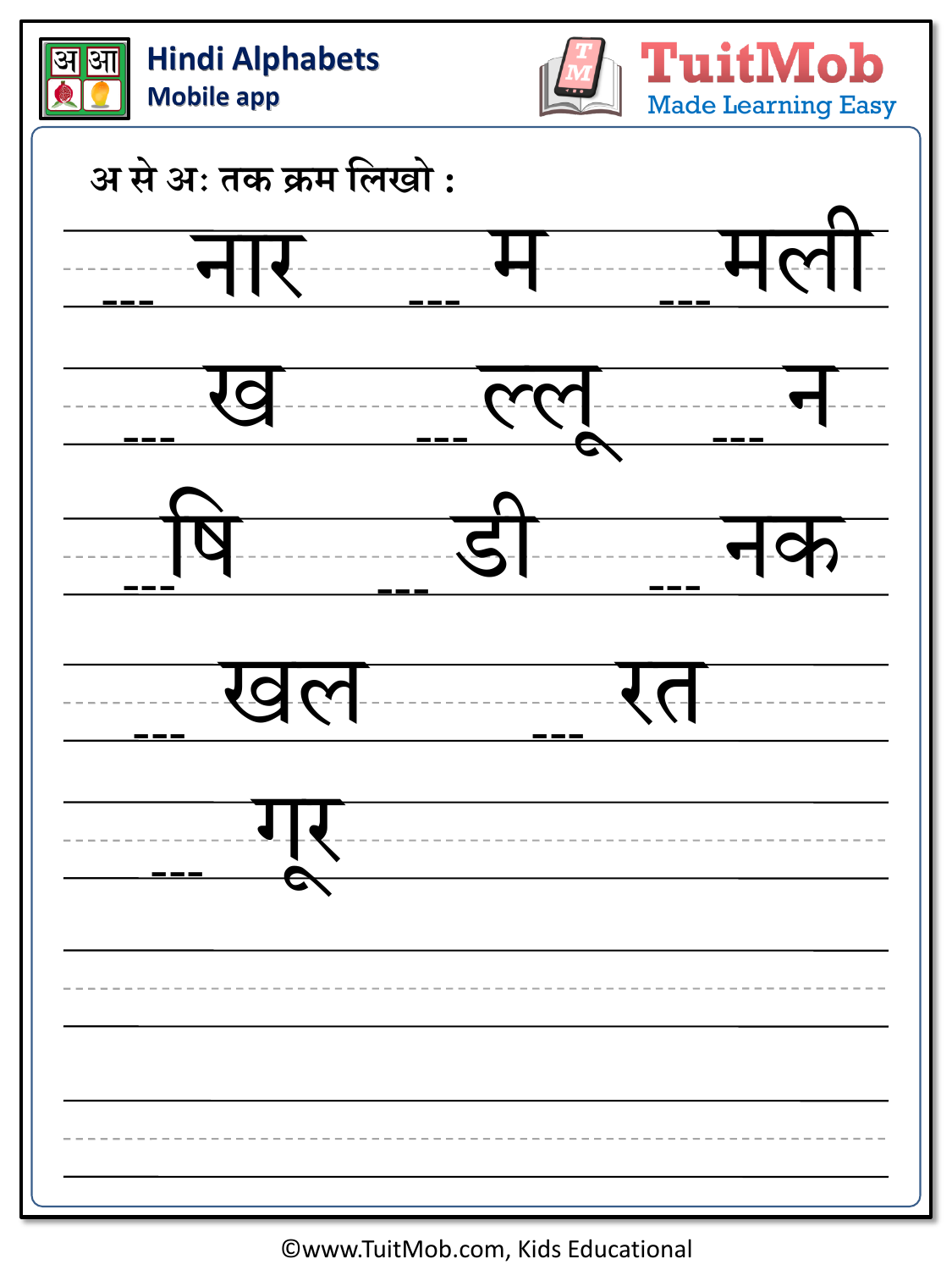



TuitMob **Made Learning Easy** 

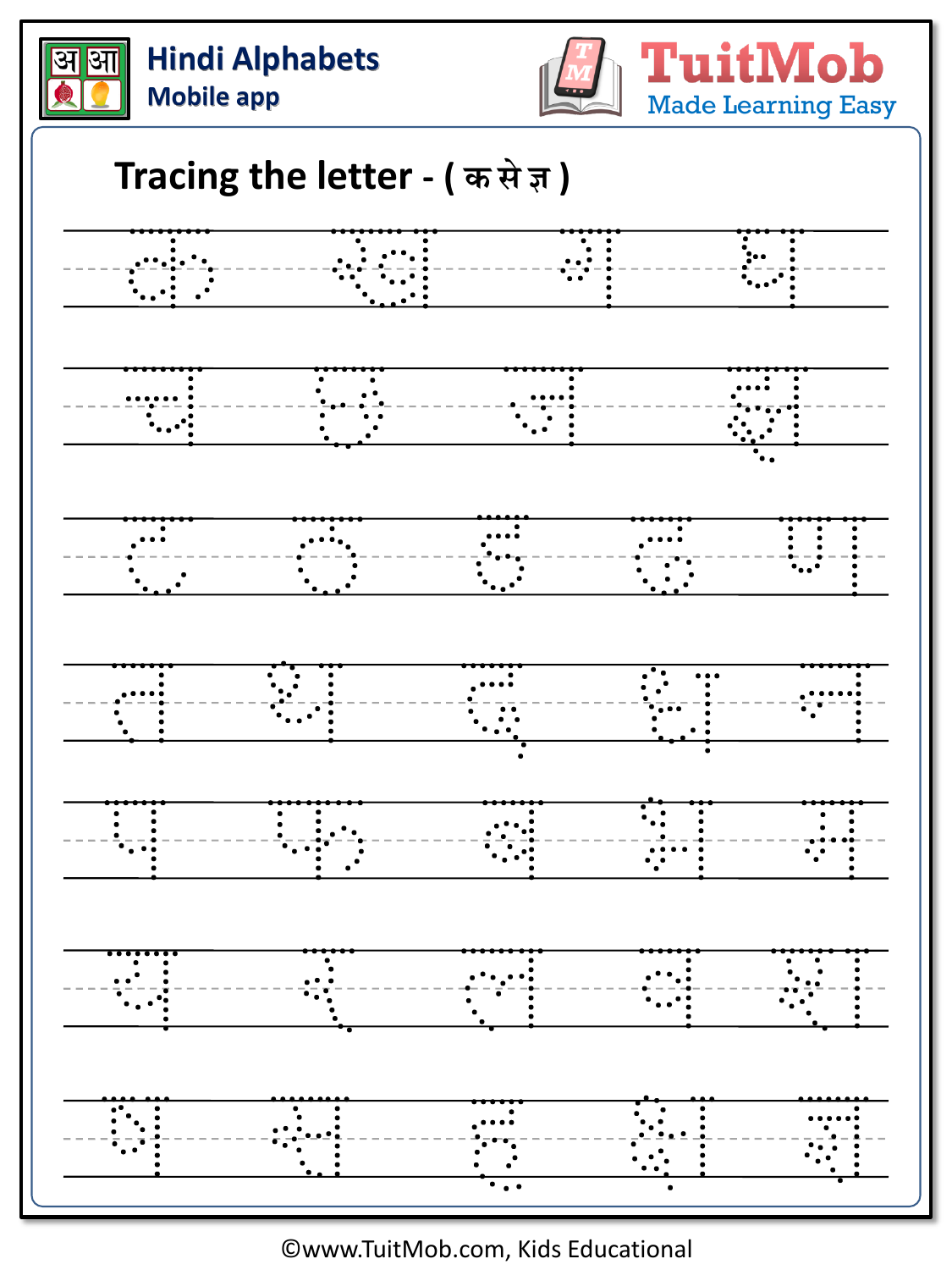



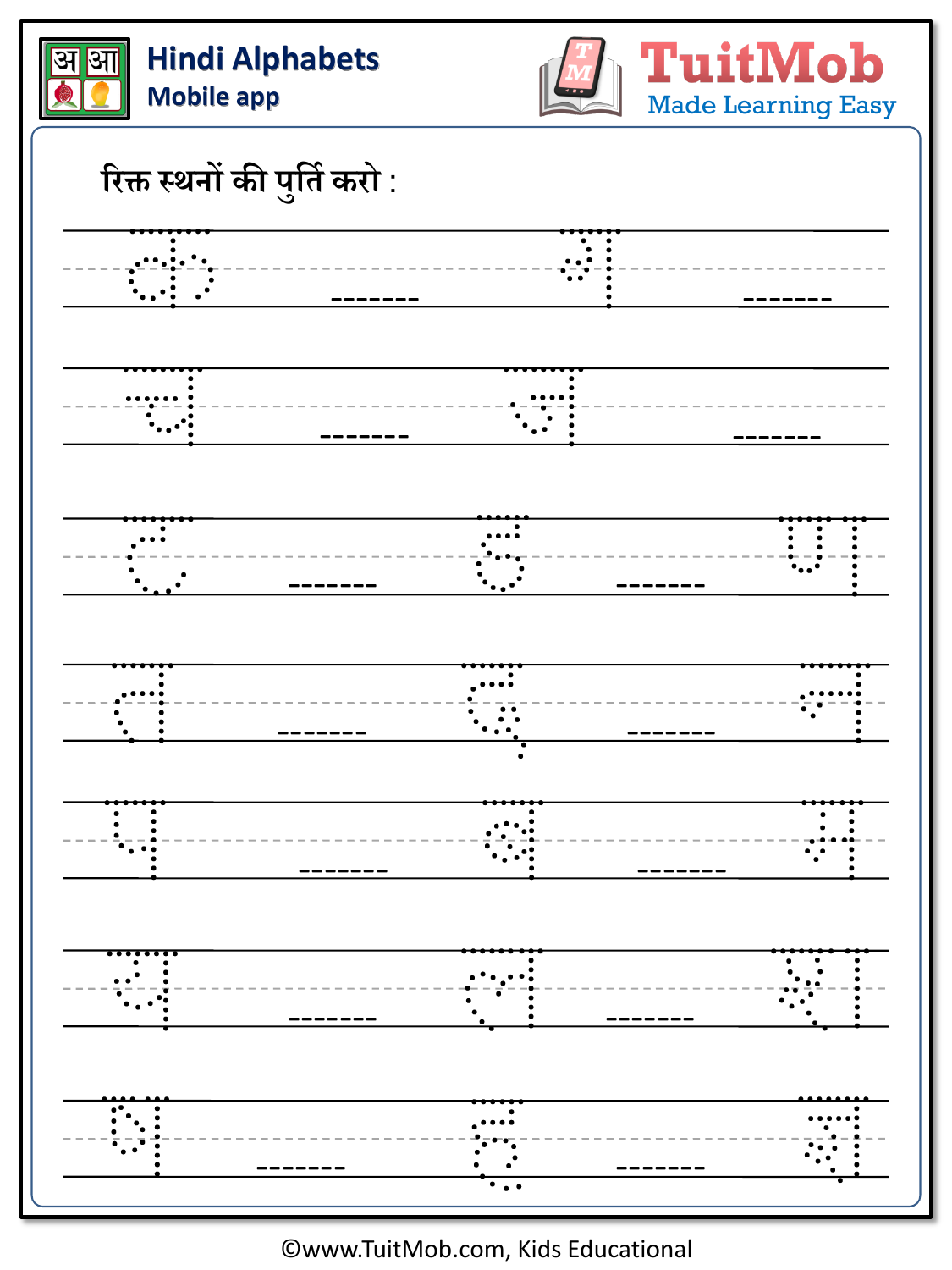